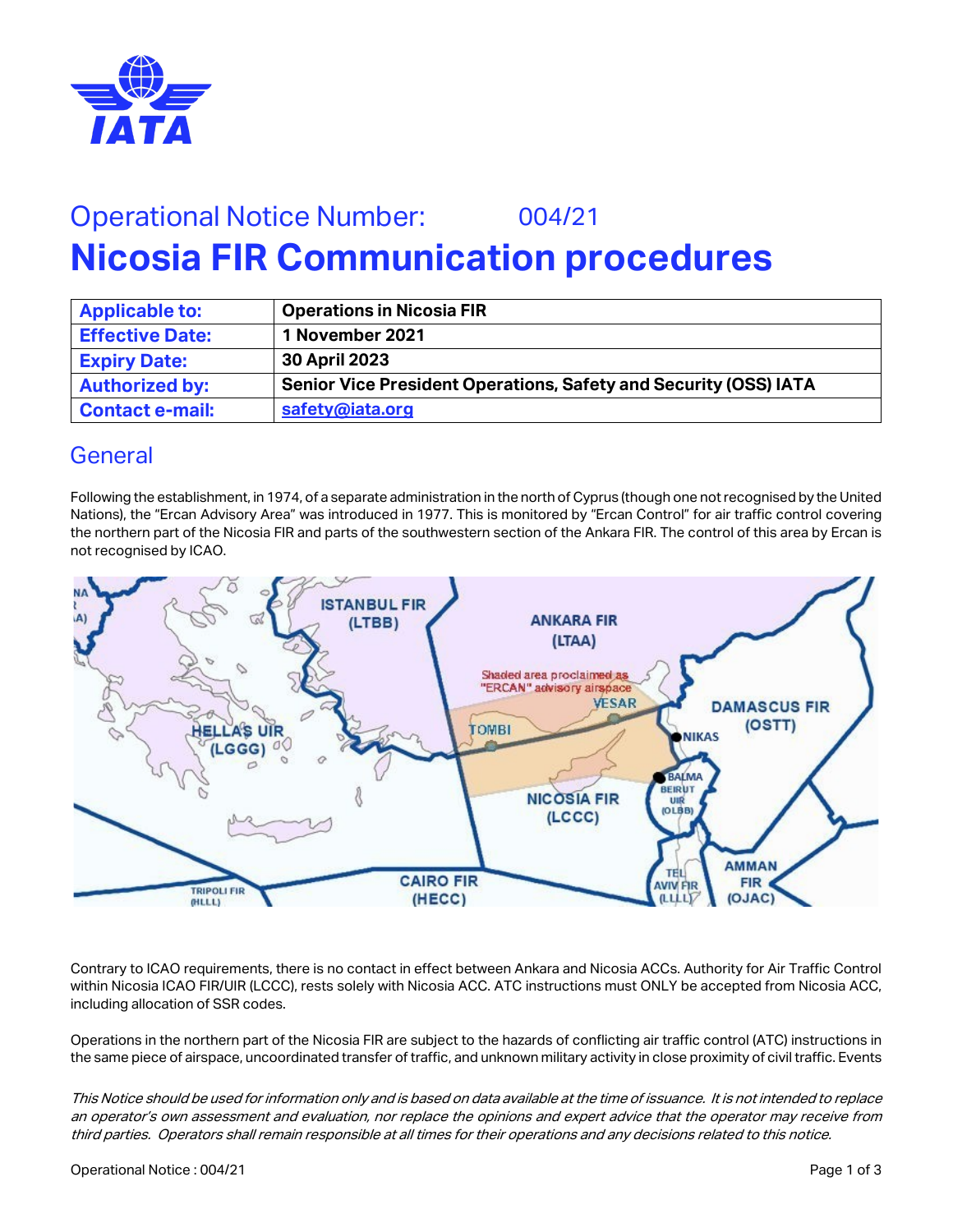

of failures to coordinate flight plans and deviations from ATC instructions are reported every year, involving, for the best part, operators that are not using that airspace frequently and therefore might not be familiar with the issue.

The following guidance is provided to complement AIP information and active NOTAMs, that must be consulted in conjunction with this Operational Notice.

### Southbound Procedures

- While in Ankara FIR comply with control instructions issued by Ankara ACC (either directly or through any other station designated by Ankara, e.g. Ercan on 126.70 MHZ) up to point VESAR or point TOMBI.
- Nicosia ACC requires that aircraft approaching Nicosia FIR/UIR from Ankara FIR make pre-entry contact at least 10 minutes before the FIR boundary. It is essential that crews comply with this requirement: only then will Nicosia ACC be in a position to assume control and provide appropriate traffic separation.
- Once contact is established and flight details including Flight Level (FL) information passed, avoid making requests to Ankara ACC for FL changes for the rest of the flight through Ankara FIR, unless climbing from or descending to aerodromes in the immediate vicinity of the FIR boundary. If for any reason, it becomes absolutely necessary to make such level changes after initial contact with Nicosia while still in Ankara FIR, it is important for safety reasons that Nicosia ACC be advised at once of the change.
- At VESAR or TOMBI, flights will come under the sole control of Nicosia, change automatically to Nicosia ACC. Although there are no formal transfer of control procedures between Ankara and Nicosia ACCs and no changeover instructions will be issued on crossing the FIR boundary, once within the Nicosia FIR, flights should ONLY accept control instructions issued by Nicosia ACC until hand over to the next ATC Unit or FIR. Any invitation to change to another station (e.g. Ercan control) should be politely acknowledged but disregarded. In case of insistence a check should be made with Nicosia ACC.
- For flights entering the Nicosia FIR from the north and continuing east to the Damascus FIR, on completion of ATC formalities with Nicosia ACC after entry into the FIR as well as the position reporting requirements for Damascus FIR, establish communications with "Ercan" station and pass on relevant flight details. This should be regarded as a purely courtesy call – under NO circumstances should any ATC instruction be accepted from "Ercan" station.

## Northbound Procedures

- Due to lack of direct contact between Ankara and Nicosia centers, advance flight information can ONLY be provided to Ankara by relay.
- Provide flight information at least 10 minutes prior to entering Ankara FIR, to Ercan station on 126.70 for relay to Ankara. Any Flight Level changes made thereafter under instructions from Nicosia ACC must be communicated at once to Ercan Control for relay to Ankara ACC.
- Control authority of Nicosia ACC remains absolute up to the point of entry into Ankara FIR.

#### Eastbound Procedures

• Eastbound aircraft entering Damascus FIR are required to establish contact with Damascus ACC 10 minutes before ETA at NIKAS. If for any reason this is not possible, aircraft must provide a position report to Latakia Radio, a relay station for Damascus ACC, at VESAR, ALSUS or BALMA for relay to Damascus. Even if a position report and flight details have been

This Notice should be used for information only and is based on data available at the time of issuance. It is not intended to replace an operator's own assessment and evaluation, nor replace the opinions and expert advice that the operator may receive from third parties. Operators shall remain responsible at all times for their operations and any decisions related to this notice.